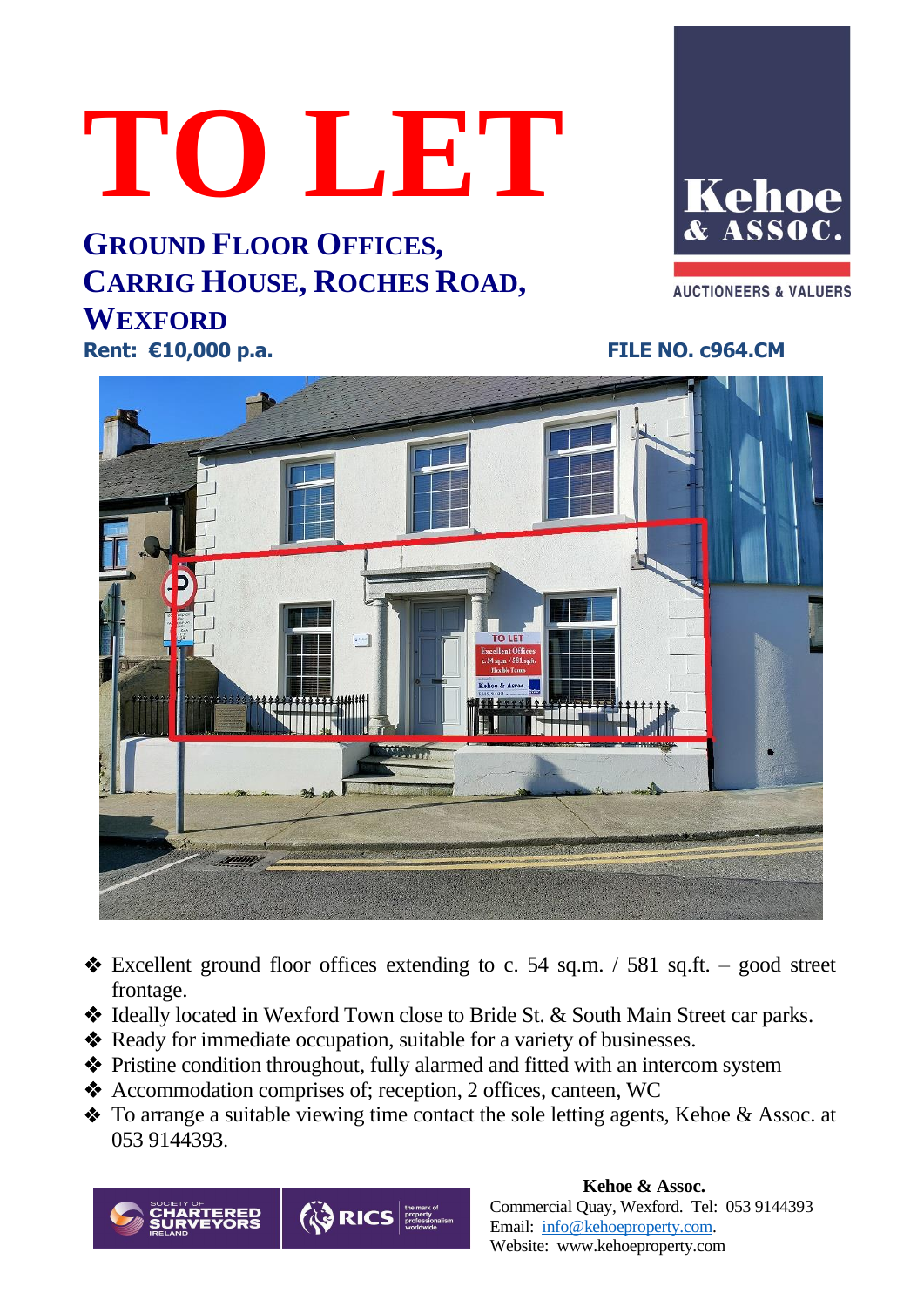## **GENERAL DESCRIPTION**:

Carrig House offices are presented to market with Kehoe & Associates in fantastic condition. The reception area is tiled with a glass block section of the wall between the canteen creating a modern, vibrant effect upon entry. Both offices are bright and spacious, both have timber floors with an ornamental fireplace featuring in the front office. The canteen also has a timber floor along with floor and eye level units with a tiled splash back, finished to a high standard. The premises is fully alarmed and is also fitted with an intercom system. Fronting Roches Road and adjacent to St. Peters Square and Bride Street Church Car Park, these immaculate offices are ideally located with high volumes of passing pedestrian traffic. A stone's throw from the Main Street and suitable for a wide range of businesses, viewing is highly recommended.

### **ACCOMMODATION**

| <b>Reception Hallway</b><br>Office No. 1 | $3.82m \times 3.44m$<br>$3.54m \times 3.13m$ | With tiled floor.<br>With solid timber floor, fireplace with<br>granite hearth (ornamental only)                          |
|------------------------------------------|----------------------------------------------|---------------------------------------------------------------------------------------------------------------------------|
| Office No. 2                             | $3.12m \times 3.10m$                         | With solid timber floor.                                                                                                  |
| Canteen                                  | $2.68m \times 2.22m$                         | With solid timber floor, floor $&$ eye level<br>units, stainless steel sink unit with tiled<br>splashback, storage press. |
| W.C.                                     | $1.65m \times 1.45m$                         | With w.c., w.h.b. and fully tiled.                                                                                        |

# **Total Floor Area: c. 54 sq.m. / 581sq.ft.**